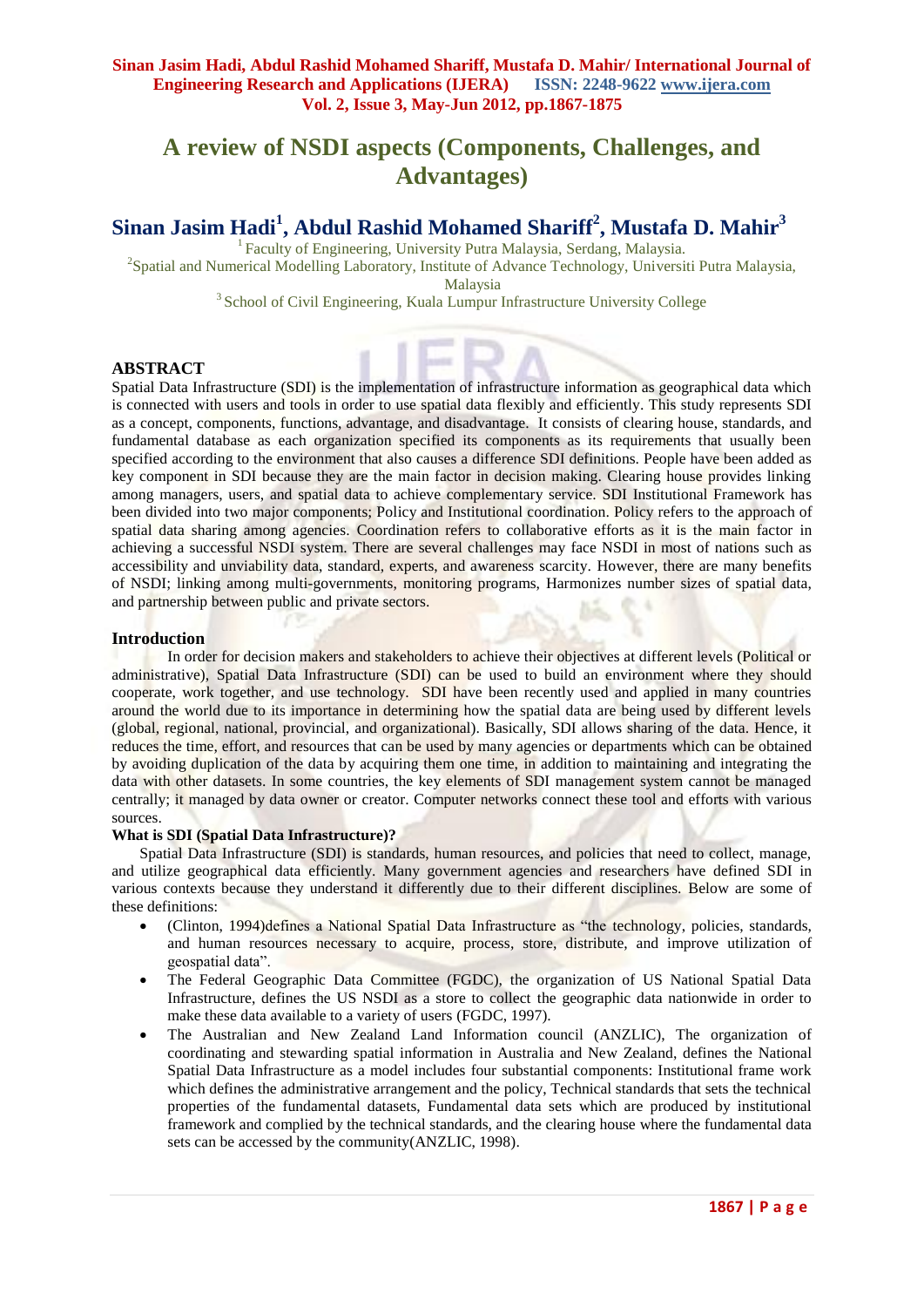- Coleman and McLaughlin (1998) also defined the Global Spatial Data Infrastructure: "the policies, technologies, standards and human resources necessary for the effective collection, management, access, delivery and utilization of geospatial data in a global community".
- Dutch Council for Real Estate Informationdefines the National Geographic Information Infrastructure as sets of datasets, standards, technologies (software, hardware, and communications) , policy, and knowledge collected in order to provide users with required spatial data to implement a project (Rajabifard, 2001).

Manisa and Nkwae (2007)challenge the notion that many of SDI research papers tend to concentrate on an SDI as both a web-based technologies and GIS network used in data sharing or as a digital database by moving further in explaining the meaning of Infrastructure. They state that infrastructure means more than data collection, management, and conversion. They count some properties as follows: an infrastructure must be widely available, easy to use, flexible, multipurpose, and is the foundation for other actions as important characteristic distinguish an SDI from applications, projects, and technologies.

By examining the definitions, it is obvious there is no specific definition that has been used by all agencies and researchers. These variations are due to the differences in the goals, scopes, and responsibilities. Despite this most of the SDI initiatives would agree that NSDI is a cooperative effort provides an environment to the organizations and individuals who create and use spatial data by the assistance of technologies that ease the transformation and the use of these data.

#### **NSDI Components:**

There are some agencies and researchers have created their own NSDI components models based on their vision, goals, priorities, and the national requirements. For example, Federal Geographic Data Committee (FGDC) created an NSDI with six core components. These are: Clearing House/Portal, Partnerships, Standards, Metadata, GEOdata, and Framework (FGDC, 2005; Masser, 2002). In addition, Tosta (1995) suggested a model with four components: National Geospatial Data Clearinghouse, Geospatial Data Standards, Framework Data, and Partnership. Also, Australia New Zealand Land Information Council developed an NSDI model consists of four core components. These components are: Institutional Framework, Technical Standards, Fundamental Datasets, and Clearing House Network (Figure 1)(ANZLIC, 1998; Masser, 2002). Rajabifard and Williamson (2001),however, argued that the definition of the Global SDI which is mentioned by Coleman and McLaughlin (1998) considers the definition of ANZLIC as data-centric definition, because the relationship between the users and the suppliers of the spatial data is not taken into account although it is one of the keys in SDI development. In the same hand, due to the adoption of the same Australia SDI four components by the Permanent Committee on GIS Infrastructure for Asia and the Pacific (PCGIAP, 1998), it is considered as data-centricity. In order to consider the interaction between the people and the SDI and because people should be involved in the SDI framework as they are the key in making the decisions, Rajabifard and Williamson (2001) suggested that SDI consists of more than the four basic component that defined by ANZLIC. So, there is another component has to be added that is people.



**Figure 1 Components of Australian Spatial Data Infrastructure (Adapted from** (Alhubail, 2004)**)**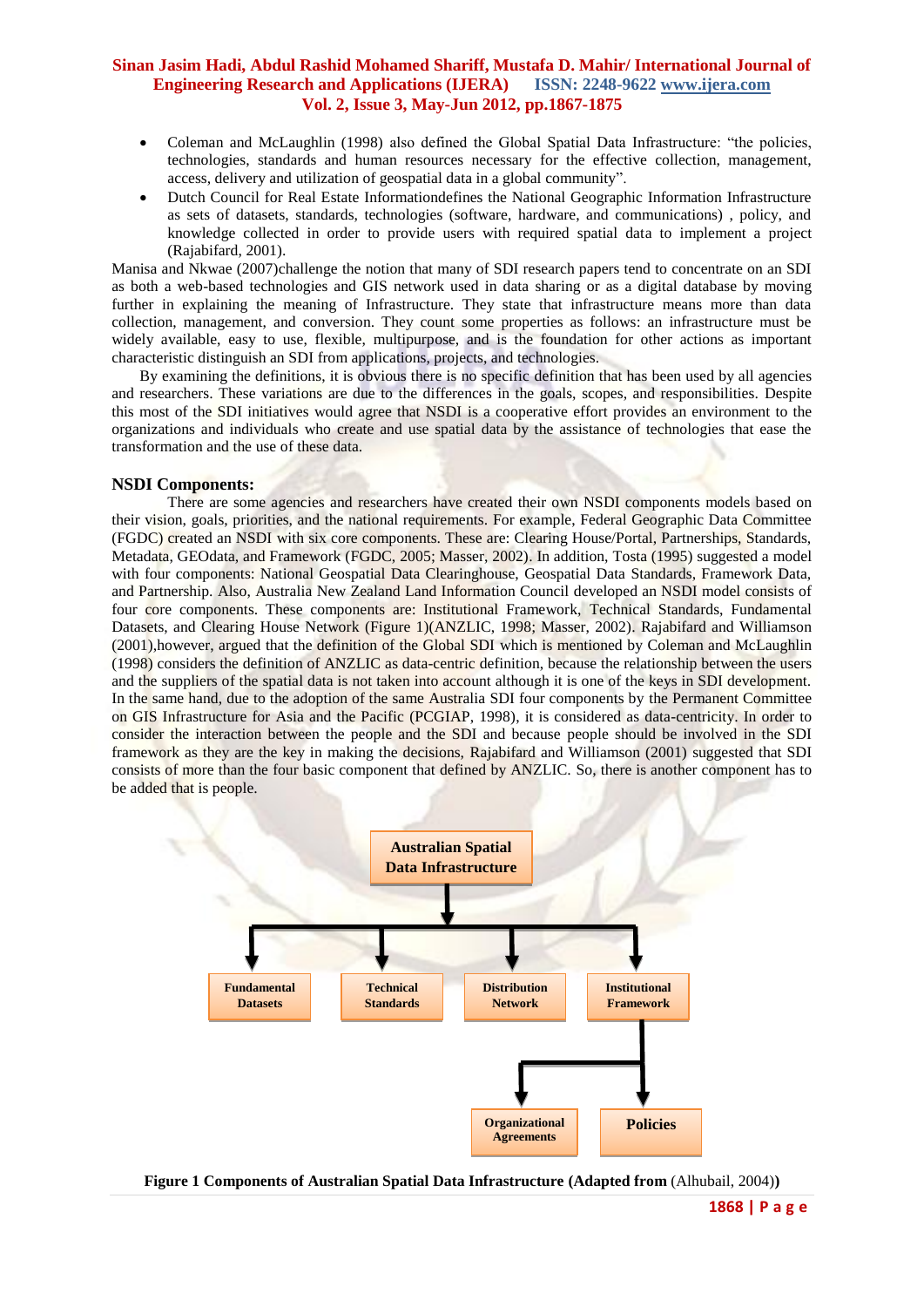By adding people, the components of the SDI become: people (including partnership), access network, policy, standards, and data. Crompvoets, (2006); Rajabifard, Feeney, and Williamson, (2002)stated that based on the difference incategories characteristics of their interaction with an SDI framework, the form of these categories could be changed. For example, data and people could be formed as one category based on the essential interaction between them. The second category consists of the technological parts: access network (e.g. Clearinghouse), policy, and standards. Moreover, the first category (people and data) is controlled by the second category (technological components). Furthermore, the dynamic nature of an SDI model is assigned to the change in the user requirements and the rapid advancement in technology. Therefore, important issues (policies, networks, and interoperability) should be involved in an integrated SDI in addition to spatial data, value-added service, and end-users (Figure 2).



#### **1- Data (Fundamental Datasets):**

The main objective of this component is to build datasets that offer a unique geo-referenced environment in order to ensure an easy transformation of the data between agencies. Also, the existence of such datasets will reduce the duplication and reduce the efforts that should be introduced in collecting and managing the data (Tosta, 1995). For example, GeoConnection of Canada and US FGDC implemented a collaborative international product; that project was to create framework dataset for the regions on the borders between U.S and Canada. It was finished successfully with creation of dataset that compromises of nine layers and these layers have been made available for the public.

The U.S. National States Geographic Information Council (USNSGIC) and the U.S. Federal Geographic Data Committee (FGDC) made a survey for assessing the spatial data which created, stored, and maintained by regional, state, and local governments. The survey was conducted among 5000 data users around the whole U.S. This survey was to establish frameworkfrom these data and make them nationally available (Alhubail, 2004).

#### **2- Standards**

Any national spatial data infrastructure, in order to be successful in its aims, needs standard in many aspects: reference system, data dictionaries, data quality, data models, data transfer, and metadata(ANZLIC, 1998).

Data would come from different sources; every source creates the data based on its needs and requirements. Thus, the integration, in case of using SDI with clearinghouse for data sharing, would become not trivial due to the differences in the structure of the data. Therefore, offering a unique standard data set structure will serve many users and give the data the ability for being shared.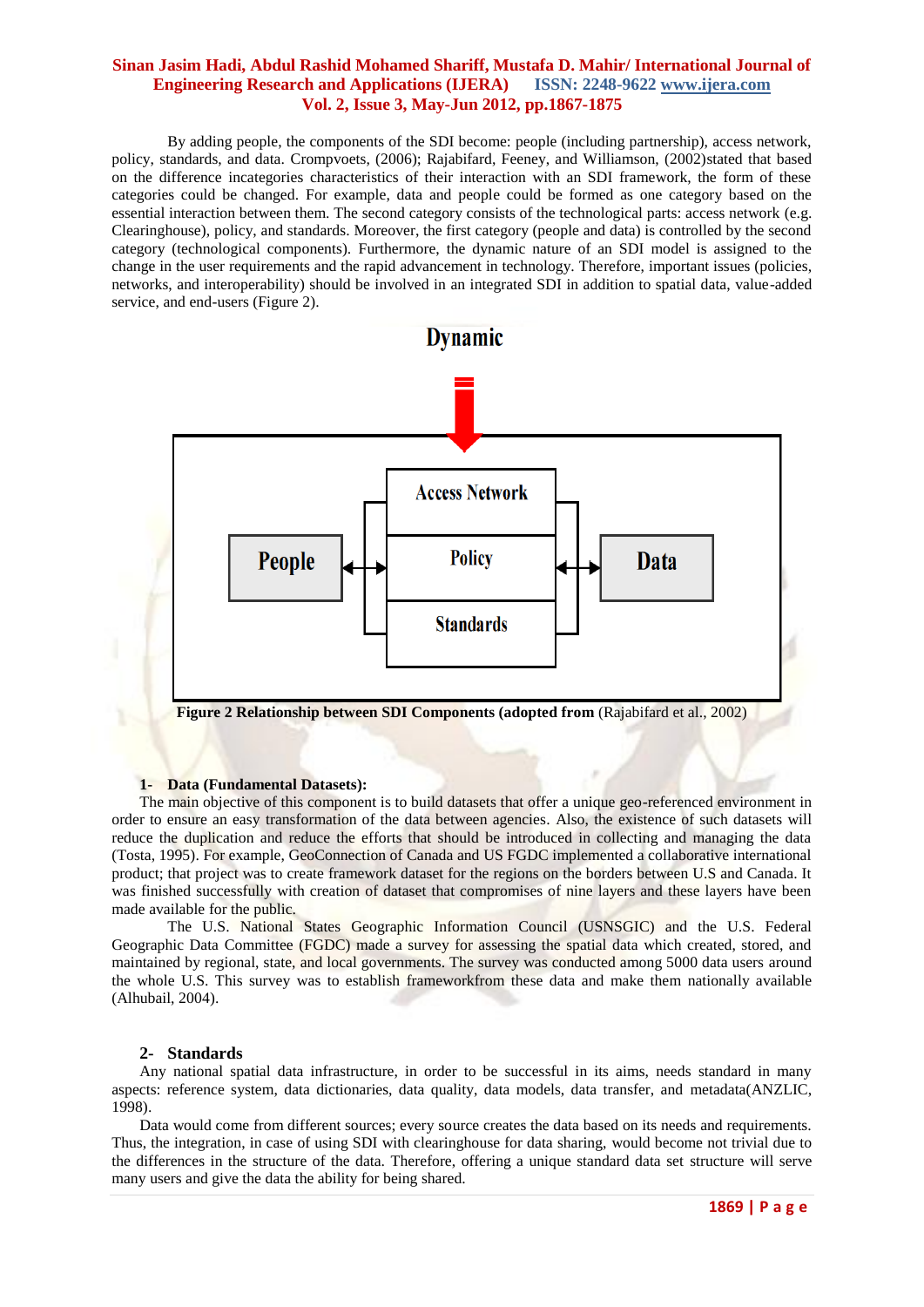One of the good examples on using standards is FGDC metadata standard. This metadata was created by one of the US NSDI groups (working group) and then it was approved and used for any spatial data collected after early 1995 by all federal agencies. Furthermore, all agencies and public related to the standards created by FGDC review these standards before being adopted as a part of NSDI(Tosta, 1997a). Another example is the book named "National GIS Database Specifications and Data Dictionary– Topographic" was published by the center of GIS in Qatar. This book contains the specifications and data dictionaries. Also, GIS center in Qatar coordinated a project of collaboration between the government agencies that was ended with producing 16 volumes of data dictionaries. Finally, that ensures the data created by the agencies will be consistent which, hence, leads to increase the integrity in the national level(Tosta, 1997b).

There are two international standardization organizations work on the field of standardizing the digital geographic information. The first one is ISO/TC211 which is a standard technical committee constituted inside the International Organization for Standardization (ISO). Its work is similar to the second organization which is so-called Open GIS Consortium (OGC) but the latter is an international voluntary consensus. Both of them are responsible on creating international standards in geographic/ geomatics data(Bill, 2008).

#### **3- Access Network (Clearinghouse)**

Crompvoets (2006) defined a clearinghouse as "an electronic facility for searching, viewing, transferring, ordering, advertising, and/or disseminating spatial data from numerous sources via the Internet and, as appropriate, providing complementary services".

From the definition, it can be understood that Clearinghouse is a number of servers connected with each other and it stores spatial data with their metadata. These data can be accessed by the use of internet through some processes of searching and querying in metadata. Some of the researcher and agencies name it: access network (Rajabifard, 2001, 2002), some clearinghouse (Joep Crompvoets, 2006; FGDC, 1997; Tosta, 1995), and some Clearinghouse Network (ANZLIC, 1998; FGDC, 2009). Despite the variety in naming this component of the SDI, the general concept of these different names is similar.

A Clearinghouse implies linking of spatial data producer, managers, and users electronically in a distributed network(Clinton, 1994; J. Crompvoets, Bregt, Rajabifard, & Williamson, 2004; FGDC, 2009). By using clearinghouse, producers can know what data are existing, the status of these data, and how to access these data. Each dataset must be described in an electronic form (metadata) in order to be published by the producers. Then, the user can access the clearinghouse to find these data and to know who has what (Joep Crompvoets, 2006).

One of the most important thing is what was mentioned by (Shariff, Hamzah, Mahmud, Yusof, & Ali, 2011; Tosta, 1994)clearinghouse is not a centralized warehouse or database of spatial data, but on the contrary it is a distributed network. It is a place where the users can get cataloged and organized data not a place where the data are put and stored only. It is simply a network transfer the spatial data among all the users and producers.

#### **4- People (Partnership):**

All the components of an NSDI depend on a creative partnership or, in other word, the cooperation between the people that are involved in a process of NSDI. Also, Relationships are built by an NSDI to increase the ability of sharing information, developing, and maintaining standard datasets in a spatial data community (Tosta, 1995).

Moreover, all the decisions are made by people; all these decision need data to be made in the right way; the data cannot be exist without people. Therefore, by bearing in mind the meaning of data accuracy, sharing, security, and access are mostly based on the people relationship; good partnership increases the performance of any NSDI model at a big deal(Rajabifard, 2001).

Partnerships could be short term in order to address particular needs and requirements and continually developing. Also, many partnerships depend on cyberspace or on the internet to be linked more than the classical methods such as delivery-of-goods and person-in-your-office models (Tosta, 1995).

#### **5- Institutional Frameworks (Policy):**

Policy and administrative arrangement that ate utilized to create, maintain, access, and provide standards and datasets are defined by institutional framework (ANZLIC, 1998). Therefore, it can be divided into two major components that have different aspect. These components are: Policy and institutional structure or can be named institutional coordination.

#### **Policy, Pricing, Copyright**

One of the biggest challenges of the spatial data that are used by different agencies and sectors is the policy. So, the inconsistent policy would great a problem in sharing the data as many agencies have their own pricing mechanisms and policies. A conflict will probably happen in the policies through the process of sharing the data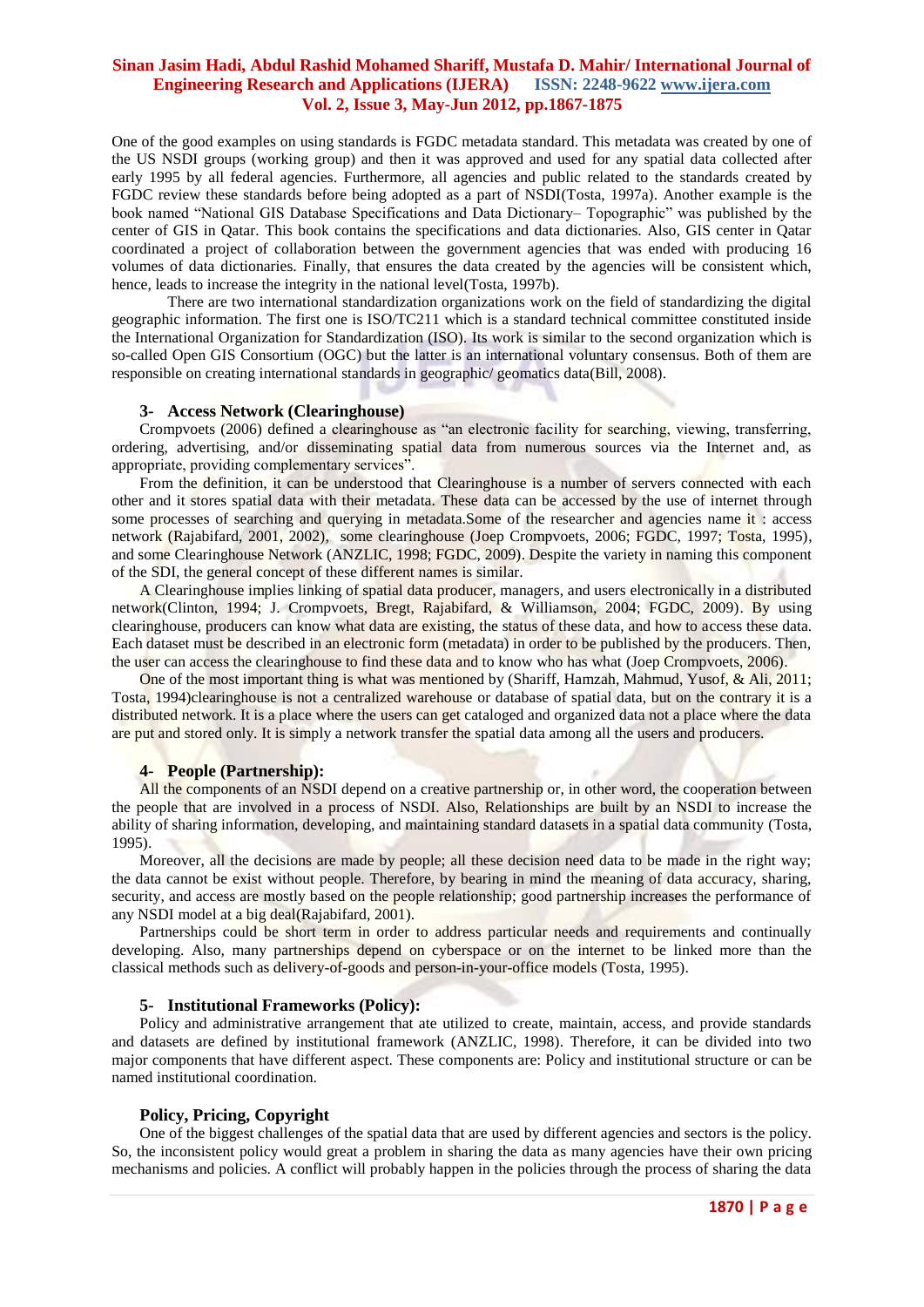between these agencies. Therefore, a policy with any SDI initiative is important to facilitate the access to the data by all the users and to organize the sharing procedure and the agencies tasks.

In U.S., the Office of Management and Budget issued the policy of the NSDI by the Circular A-16. This circular gives the directions of producing, maintaining, and using spatial data to federal agencies and provides great enhancements in the use of these spatial data and the coordination. Also, the Federal Geographic Data Committee (FGDC) is established by this circular in addition to a coordinated approach used to develop the NSDI electronically(OMB, 2002). Furthermore, In Qatar, there is no law that is special for protecting the data except the general copyright law, but in the same time Qatar GIS center has the authority to regulate the participation of agencies that are members in the national GIS program in case of any of these agencies violate the standards, methods, and procedures of implementing GIS project(Qatar, 1999).

In terms of pricing, many countries offer the data free of charge or some charge only the cost of transferring data or the media that used to copy the data. For example, Qatar GIS center collects a nominal charge for public user while the member agencies in the national GIS program use the data free of cost (Qatar, 1999). Also, FGDC offers the data free of cost for the agencies involved in NSDI and the public. As Tosta (1995) stated:

"Agencies should set use charges for data products at a level sufficient to recover the cost of dissemination but no higher. They also should exclude from the calculation of the charges costs associated with the original collection and processing of the data"

#### **Institutional Structure/Coordination:**

National Spatial Data Infrastructure is based on the cooperation as many agencies define it as collaborative efforts. Coordination is a mainstay of a successful NSDI. Also, as mentioned earlier, sharing data among agencies through some policies would increase the performance of an NSDI. These pillars of an NSDI, in order to be achieved, should be implemented in an excellent structured institution. The structure of an NSDI institution ensures the spatial data transfer to be smooth, policies to be well imposed, cooperation to be made by all involved parts, and coordination to be in high level which prevents the duplication of efforts such as utilized in data acquisition.

Coordination is the most important part in developing an NSDI. Craglia, Annoni, Smith, and Smits(2002) state that countries such as Spain, Belgium, and Austria have the least developed national spatial data infrastructure because they have, at the national level, the weakest coordination. While, these countries have a good examples of regional SDI due to an excellent developed mechanism of coordinating in regional level. On the other hand, U.S and the Nordic states have the most developed NSDI because their initiatives are controlled by strong multi-agency coordinating framework.

#### **NSDI Challenges**

Since the first establishment of NSDI in U.S in 1994, NSDI has faced many challenges and constraints almost in every NSDI initiative. Therefore, it is important to study these challenges that happened around the world in order to avoid or overcome them before facing difficulties in implementing an NSDI. There are some of the challenges that could be similar in most of the nations. These are(Alhubail, 2004; Arshad & Hanifah, 2010; GINIE, 2004; Manisa & Nkwae, 2007; Minh, 2009; Sen, Somavarapu, Sarda, & Sivakumar, 2006):

#### - **Accessibilityof the data:**

When any government agency or department collects data, they feel this data is their own and no one has the authority to own them. By this, they forget the benefit of giving this data as they may need some data that are collected by others instead of collecting them again.

#### - **Availability of digital data:**

One of the bases in NSDI implementation is sharing the data and this can be difficult with non-digital data. Also, sharing has become easier with the advancement in the technology which can be done by using the internet.

#### - **Need of Coordination (Institutional arrangements):**

Avoiding the duplication is one of the most important advantages of NSDI. And this advantage cannot be achieved with the lack of coordination and without good arrangements among agencies, particularly among agencies that receive the money from the same resource (i.e. government). The data may be collected by one of the agencies and as a result of absence of the coordination the same data collected again which duplicates the efforts and the money.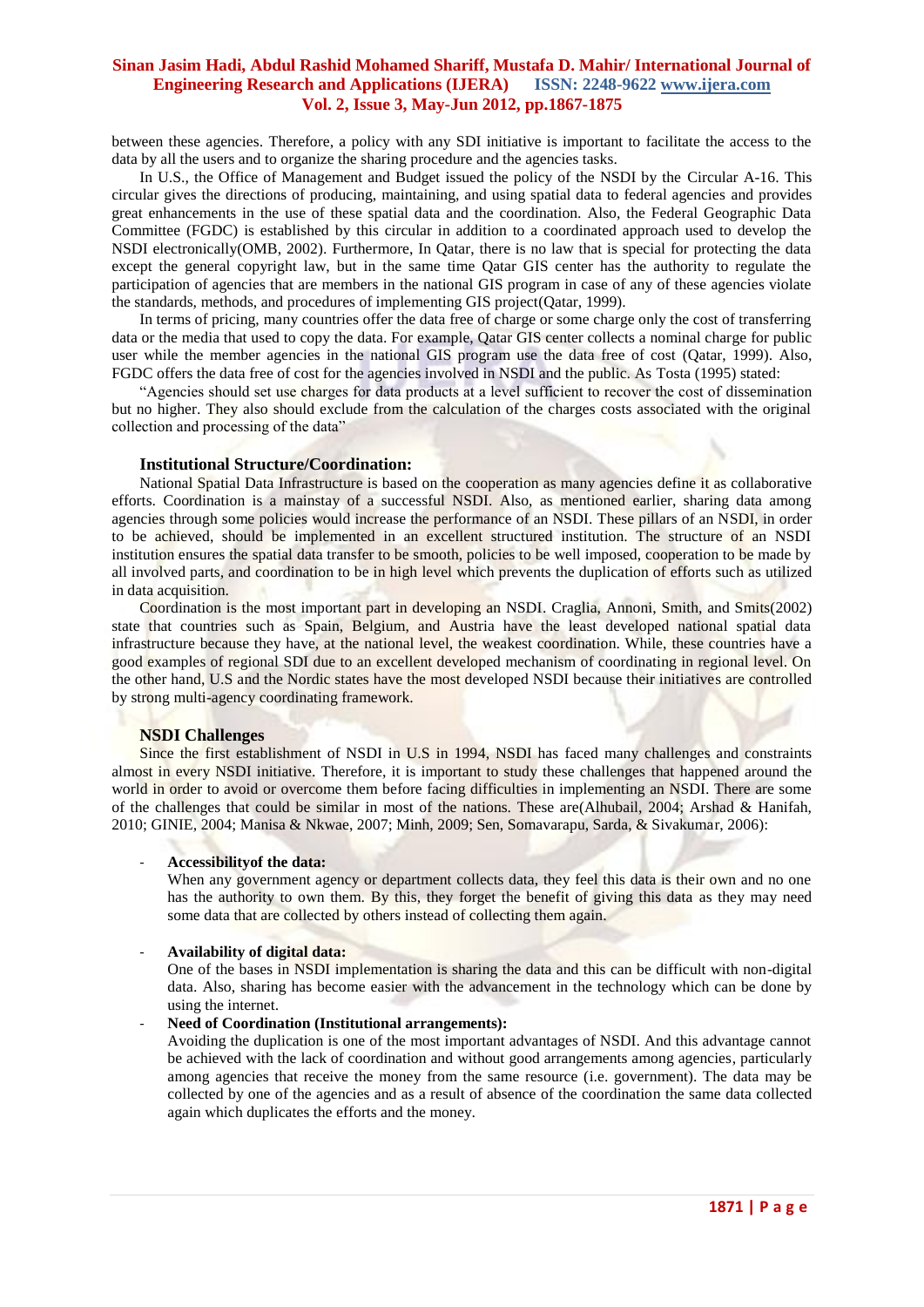## - **Incompatibility of data (lack of standards):**

Sharing the data is affected greatly by the lack of data sets standards. Collected data can be classified and organized in different ways, especially when using GIS databases, based on each agency needs and requirements. Hence, these data cannot be integrated in order to be shared with other agencies.

## Lack of experts (knowledge and skills):

NSDI system design and management needs experience and knowledge in order to put the concept of the institutions structure and policy in a network and database. On other words, there is a lack of experts in GIS and IT fields.

### - **Absence of technology infrastructure:**

In many countries, the problem of deficiency of the technology such the high speed internet, fully constituted WAN and LAN is still present. Sharing the data is affected by this issue as agencies cannot give and take the data easily.

## Lack of Awareness:

Many non-government agencies, public, and private sectors still have no information on GIS and SDI. These people are not cooperating due to their unawareness of the benefits of disseminating information to the public and the importance of sharing the data.

## - **Funding limitation:**

Many organizations suffer from the lack of funding in many spatial projects because these projects have big size data which need high processing equipment in addition to big size storage which are too expensive. Also, government agencies have some constraints in funding as they may need to show results to get the required fund. In addition, as mentioned above, the lack of organization may duplicate the money that is spent on different projects for the same area.

#### - **Availability of Metadata:**

The presence of metadata facilitates the ability of the users to reach its need rapidly and easily. Therefore, collection of a big size of data without metadata describe them would be like a mess. Also, the access to the required data would be time consuming if there is a probability to find these data.

## Need of Legal aspects:

NSDI is not only consisting of technical aspect. It is supported by policies and laws, and some of the agencies consider policies as the most important component of NSDI. Policies of many organizations are not suitable for digital data. This usually happens through the process of moving from the use of paper maps to digital data which can be transferred by the networks (internet, intranet). When policies are to manage paper maps and traditional approaches, and they are no longer can be used for digital forms. Also, another issue is the lack of the policies of the multi-field and multi-agency cooperation.

#### - **Difference in languages:**

The provision of a platform with multilingualsupport is important and is not a trivial issue. Many nations consist of more than one language. Thus, data may be entered in a language which is different from some of the users. Therefore, there would be difficulties in searching, querying, and analysing the data.

#### - **Weak Cooperation:**

The main pillar of NSDI is Cooperation. The more cooperation in an NSDI initiative the more successful will be. Some of NSDI projects may implemented in a multi-stakeholder environment where the partnership has to be enough strong to push the project to the success. A number of NSDI projects experience uncooperative organizations which can affect all the aspects of an NSDI significantly.

#### - **Long Term Benefits:**

Some of the stakeholders resist an NSDI project in case of there is no evidence on short or medium term benefits because NSDI projects need some time in order to show result or benefits.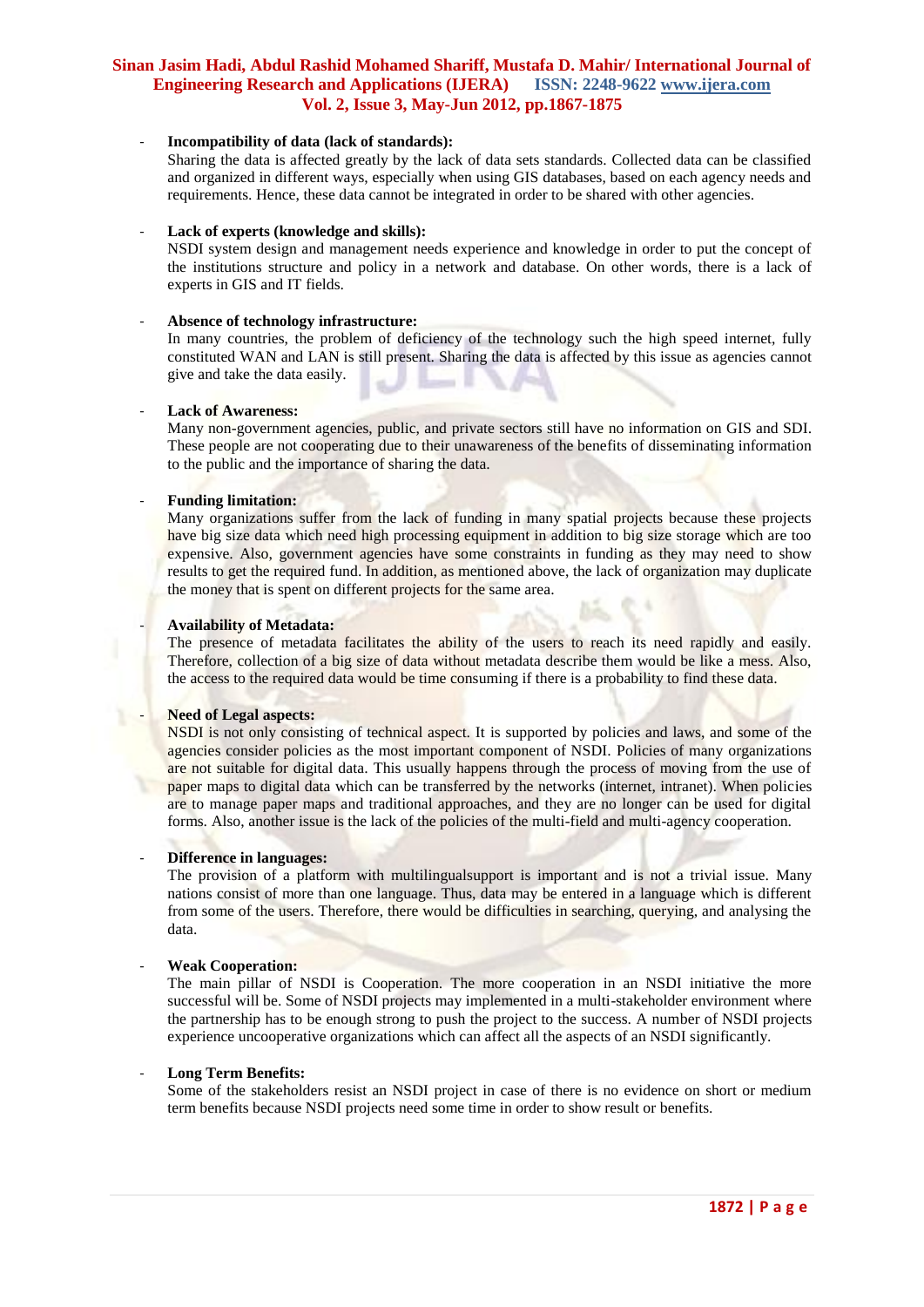## **NSDI advantages**

Throughout the world, many NSDI initiatives have been established and many researchers have studied it from many aspects (Components, Challenges, Advantages, implementation approaches…etc.). In any of these NSDI, there are many challenges must be overcome to move on looking for the success. Therefore, the benefit of NSDI should be strong enough to motivate any government in different levels to start such project. Some of NSDI advantages have been summarized as follow(CGDI, 2003; Cetl & Tomi, 2009; Manisa & Nkwae, 2007; Martirano, Bonazountas, & Gagliardi, 2009; Shariff et al., 2011; The Land Information Council Of Jamaica, 2007)**:**

- Guarantees the availability of the data to the users from different agencies.
- Prevents the duplication in the spatial data by ensuring the data is collected one time.
- Removes the redundancy of the spatial data.
- Supports the economic development at different level: national, provincial, and local by providing platform has all needed maps by investors and private sectors, and promoting geospatial technology for tourism.
- Links multi-government country by using inter-jurisdictional and intra-jurisdictional linkages.
- Increases transparency of government and decision-making.
- Improves the cooperation among agencies and different departments.
- Creates and promotes the partnership between public and private sectors.
- Enhances managing natural and land resource in addition to the actions that affect community.
- Helps in providing the foundation in a consistent and cost-effective manner for monitoring programs (Environmental, Economic, and social changes).
- Harmonizes numerous sizes of spatial data.

## **Conclusion**

Coinciding with the fast development of spatial data and the expansion in the use of digital spatial data, SDI has become in the last three decades an important spatial aspect. NSDI has taken the biggest place in this development in comparison with others levels of SDI (Local, Regional, and Global). In order to implement a successful NSDI in any country, there are many challenges which must be overcome before and through the implementation of such project, as these challenges have faced the developed and developing countries which they have carried out the same projects and most of these projects have been considered as successfully implemented NSDI. Also, a mile stone that should be understood by the people who is going to implement an NSDI (especially, Decision makers) is the advantages of the NSDI that will be obtained in a long term and not in a short term.

## **References:**

- ANZLIC. (1998). Spatial Data Infrastructure for Australia and New Zealand. *Discussion Paper*. Retrieved from http://www.anzlic.org.au/
- Alhubail, S. S. (2004). *Framework Data Modeling For The Proposed National Spatial Data Infrastructure Of United Arab Emirates* (p. 239). Canada.
- Arshad, N. H., & Hanifah, F. A. B. U. (2010). Issues and Challenges in NSDI Implementation. *Proceedings of the 9th WSEAS International Conference on System Science and Simulation in Engineering* (pp. 65-70). Japan.
- Bill, R. (2008). Spatial Data Infrastructures For Emergency Services And Security Management. In H. G. Coskun, H. K. Cigizoglu, & M. D. Maktav (Eds.), *Integration of Information for Environmental Security* (pp. 233-245). Springer Netherlands.
- CGDI. (2003). Introducing the Canadian Geospatial Data Infrastructure (CGDI). *Presentation on Canadian Geospatial Data Infrastructure* (p. 8). Canada. Retrieved from http://www.cgdi.gc.ca/publications/General\_information/geomatica\_cgdi\_E.pdf
- Cetl, V., & Tomi, H. (2009). Improvement of National Spatial Data Infrastructure as a Public Project of Permanent Character. *Cartography and Geoinformation*, *8*(11), 68-83.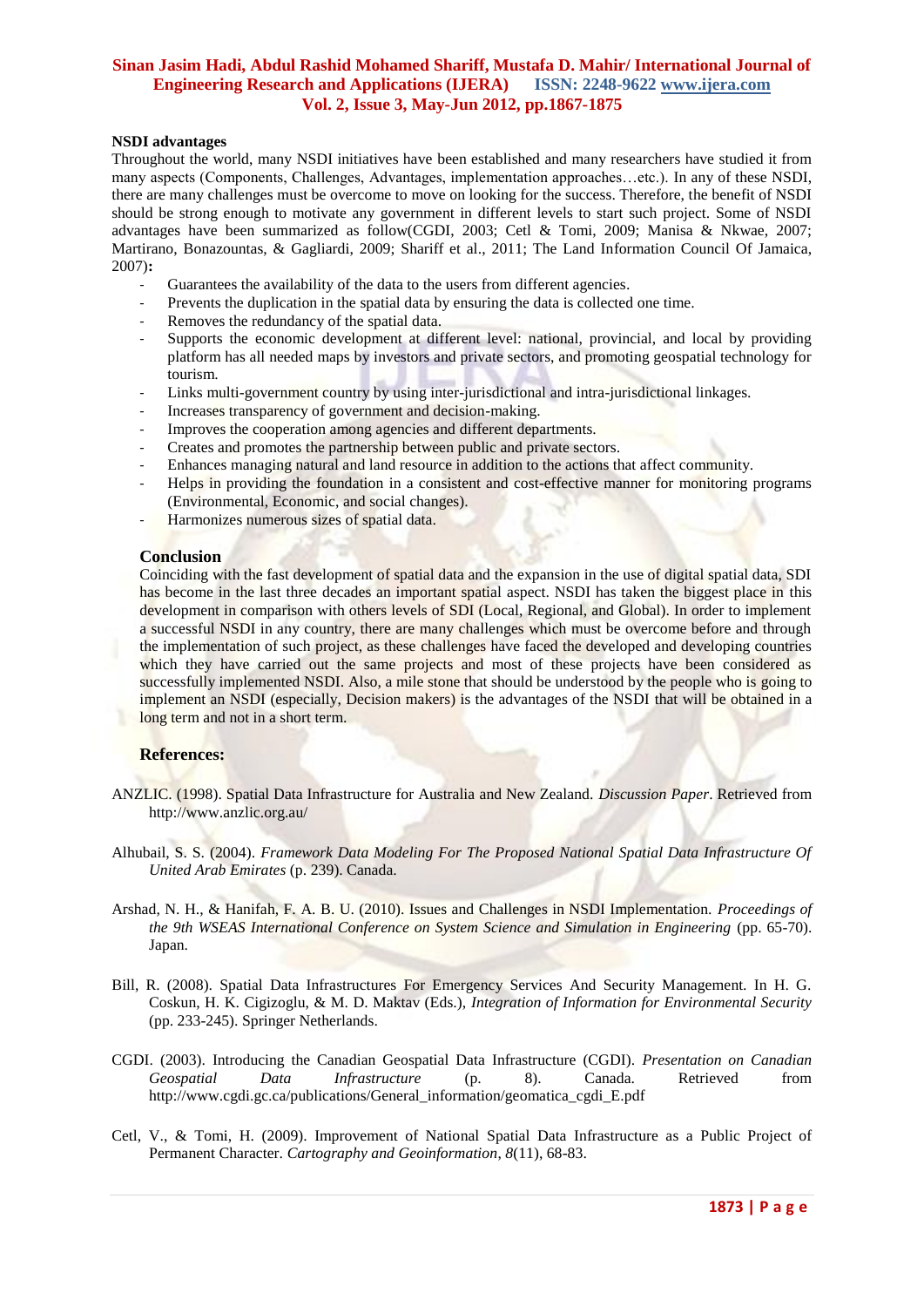- Clinton, B. (1994). Coordinating Geographic Data Acquisition and Access : The National Spatial Data Infrastructure. *Federal Register*, *59*(71), 1-4.
- Coleman, D. ., & McLaughlin, J. (1998). Defining global geospatial data infrastructure (GGDI): components, stakeholders and interfaces. *Geomatica*, *52*(2), 129-144.
- Craglia, M., Annoni, A., Smith, R. S., & Smits, P. (2002). *GINIE : Geographic Spatial Data Infrastructures in Europe*. *Portal* (Vol. 2). UK.
- Crompvoets, Joep. (2006). *National Spatial Data Clearinhouses Worldwide Development and Impact*. *PhD Thesis*. Wageningen University, Wageningen.
- Crompvoets, J., Bregt, A., Rajabifard, A., & Williamson, I. (2004). Assessing the worldwide developments of national spatial data clearinghouses. *International Journal of Geographical Information Science*, *18*(7), 665-689.
- FGDC. (1997). *Framework Introduction and Guide* (p. 106). Washington: Federal Geographic Data Committee.
- FGDC. (2005). Components of the NSDI. Retrieved from http://www.fgdc.gov/components
- FGDC. (2009). NSDI Clearinghouse Network. Retrieved from http://www.fgdc.gov/dataandservices
- GINIE. (2004). *GINIE: Geographic Information Network in Europe. Rowards a European GI strategy; Lessons Learnt from GINIE* (p. Report D 1.5.1). UK. Retrieved from http://www.ecgis.org/ginie/doc/GINIE\_finalreport.pdf
- Manisa, M., & Nkwae, B. (2007). Developing Botswana Spatial Data Infrastructure : From Concept to Reality. *FIG working week: Strategic Integration of Surveying Services* (p. 24). Retrieved from http://www.fig.net/pub/fig2007/papers/ts\_1d/ts01d\_04\_manisa\_nkwae\_1376.pdf
- Martirano, G., Bonazountas, M., & Gagliardi, V. (2009). The Challenge of a Spatial Data Infrastructure for the Mediterranean Islands. In R. D. Amicis, R. Stojanovic, & G. Conti (Eds.), *GeoSpatial Visual Analytics* (pp. 377-386). Springer Netherlands.
- Masser, I. (2002). *Report on A comparative analysis of NSDI ' s in Australia , Canada and the United States*. *October* (p. 9). UK. Retrieved from http://www.ec-gis.org/ginie/doc/SDIComparative\_report\_Final.pdf
- Minh, H. T. (2009). Current status and challenges in establishing NSDI in Vietnam. *Applied Geoinformatics for Society and Environment (AGSE)* (pp. 1-13). Stuttgart, Germany.
- OMB. (2002). *The Office of Management & Budget Circular A-16, Coordination of Geographic Information Related Spatial Data Activities*. *Management*. Retrieved from http://www.fgdc.gov/policyandplanning/a-16/index\_html
- PCGIAP. (1998). A Spatial Data Infrastructure for the Asia and the Pacific Region. *PCGIAP publication No. 1*. Canberra.
- Qatar, G. (1999). Qatar's GIS-A Unique Model for Next Millennium GIS. *ESRI International User Conference 1999*. San Diego, California. Retrieved from http://gis2.esri.com/library/userconf/proc99/proceed/papers/pap960/p960.htm.
- Rajabifard, A. (2001). Spatial data infrastructures: concept, SDI hierarchy and future directions. *Proceedings of GEOMATICS* (p. 10). Australia. Retrieved from http://www.irpds.com/FileEssay/joghrafi-1386-11-29 agh(2).pdf